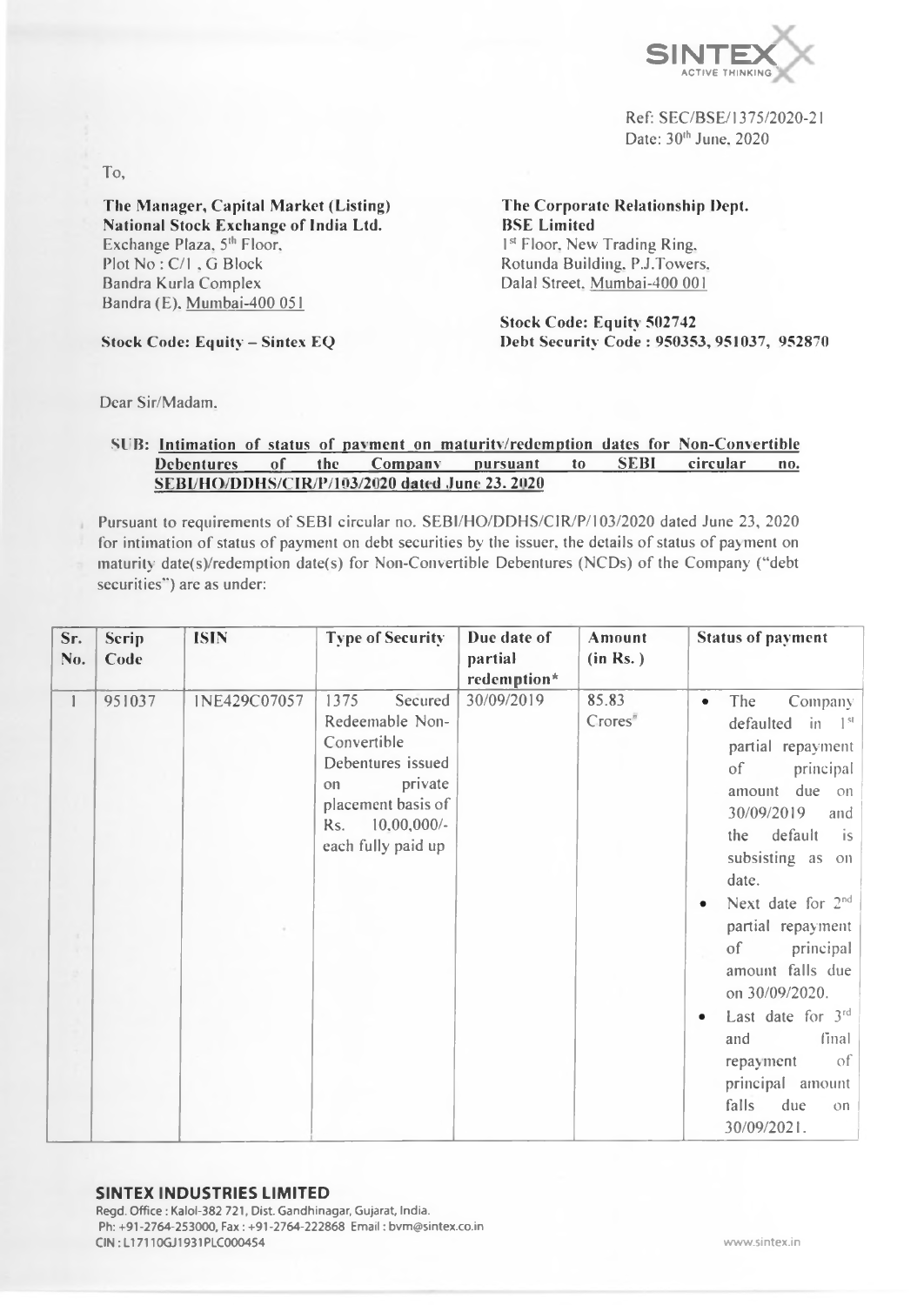| $\overline{2}$ | 950353 | <b>INE429C07040</b> | 1125<br>Secured     | 11/06/2019 | 85.84                    | The<br>Company<br>$\bullet$                |
|----------------|--------|---------------------|---------------------|------------|--------------------------|--------------------------------------------|
|                |        |                     | Redeemable Non-     | $\&$       | $C$ rores $\overline{a}$ | defaulted in 1 <sup>st</sup>               |
|                |        |                     | Convertible         | 11/06/2020 | &                        | partial repayment                          |
|                |        |                     | Debentures issued   |            | 37.50                    |                                            |
|                |        |                     | private<br>on       |            | Corores <sup>3</sup>     | principal<br>$\circ$ f                     |
|                |        |                     | placement basis of  |            |                          | amount due on                              |
|                |        |                     |                     |            |                          | 11/06/2019<br>and                          |
|                |        |                     | Rs. 10,00,000/-     |            |                          | the default<br>$\overline{\phantom{a}}$ is |
|                |        |                     | each fully paid up. |            |                          | subsisting as on                           |
|                |        |                     |                     |            |                          |                                            |
|                |        |                     |                     |            |                          | date.                                      |
|                |        |                     |                     |            |                          | The<br>Company                             |
|                |        |                     |                     |            |                          | defaulted in $2nd$                         |
|                |        |                     |                     |            |                          | partial repayment                          |
|                |        |                     |                     |            |                          | principal<br>$\circ$ f                     |
|                |        |                     |                     |            |                          | amount due on                              |
|                |        |                     |                     |            |                          |                                            |
|                |        |                     |                     |            |                          | 11/06/2020<br>and                          |
|                |        |                     |                     |            |                          | the default<br>$\left  \right $ is         |
|                |        |                     |                     |            |                          | subsisting as on                           |
|                |        |                     |                     |            |                          | date.                                      |
|                |        |                     |                     |            |                          |                                            |
|                |        |                     |                     |            |                          | Last date for $3^{rd}$                     |
|                |        |                     |                     |            |                          | final<br>and                               |
|                |        |                     |                     |            |                          | of<br>repayment                            |
|                |        |                     |                     |            |                          | principal amount                           |
|                |        |                     |                     |            |                          | falls<br>due<br><b>OII</b>                 |
|                |        |                     |                     |            |                          | $11/06/2021$ .                             |
|                |        |                     |                     |            |                          |                                            |

\*Due dates are for partial redemption of principal amount on NCDs; #Principal amount is inclusive of Put Option exercised by NCD holders.

We also attach herewith relevant disclosures made by the Company to BSE Limited and National Stock Exchange of India Ltd. for above mentioned due dates of partial redemption.

You are requested to take the same on record.

Thanking you.

Yours Faithfully,

Company Secretary



C.C. to

1. The General Manager- Market Operation .National Securities Depository Limited, 4<sup>th</sup> Floor, Trade World. A wing. Kamala Mills Compound. Senapati Bapat Marg. Lower Parel. Mumbai - 400013.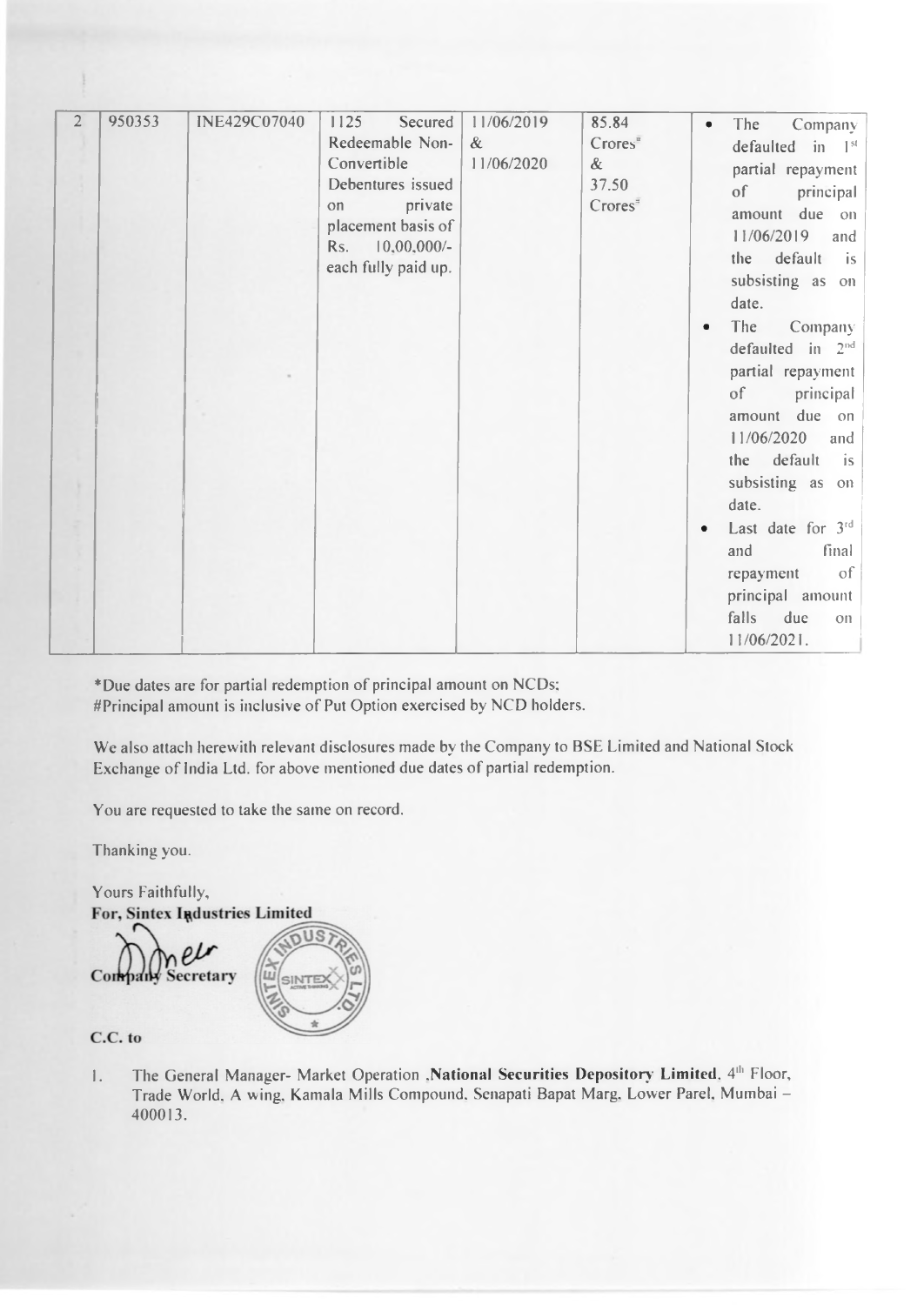- 2. The General Manager-Market Operation, Central Depository Services (India) Limited, 25<sup>th</sup> Floor, A wing, Marathon Futurex, Mafatlal Mill Compound, NM Joshi Marg, Lower Parel(E), Mumbai-400013.
- 3. Vistra ITCL(India) Limited, The IL&FS Financial Center, Plot No. C-22, G Block, 7th Floor, Bandra Kurla Complex. Bandra (East). Mumbai-400051

### Encl:

- (1) Intimation for default in repayment of principal amount on Non-Convertible Debentures (NCDs) for due date 30/09/2019
- (2) Intimation for default in repayment of principal amount on Non-Convertible Debentures (NCDs) for due date 11/06/2019
- (3) Intimation for default in repayment of principal amount on Non-Convertible Debentures (NCDs) for due date 11/06/2020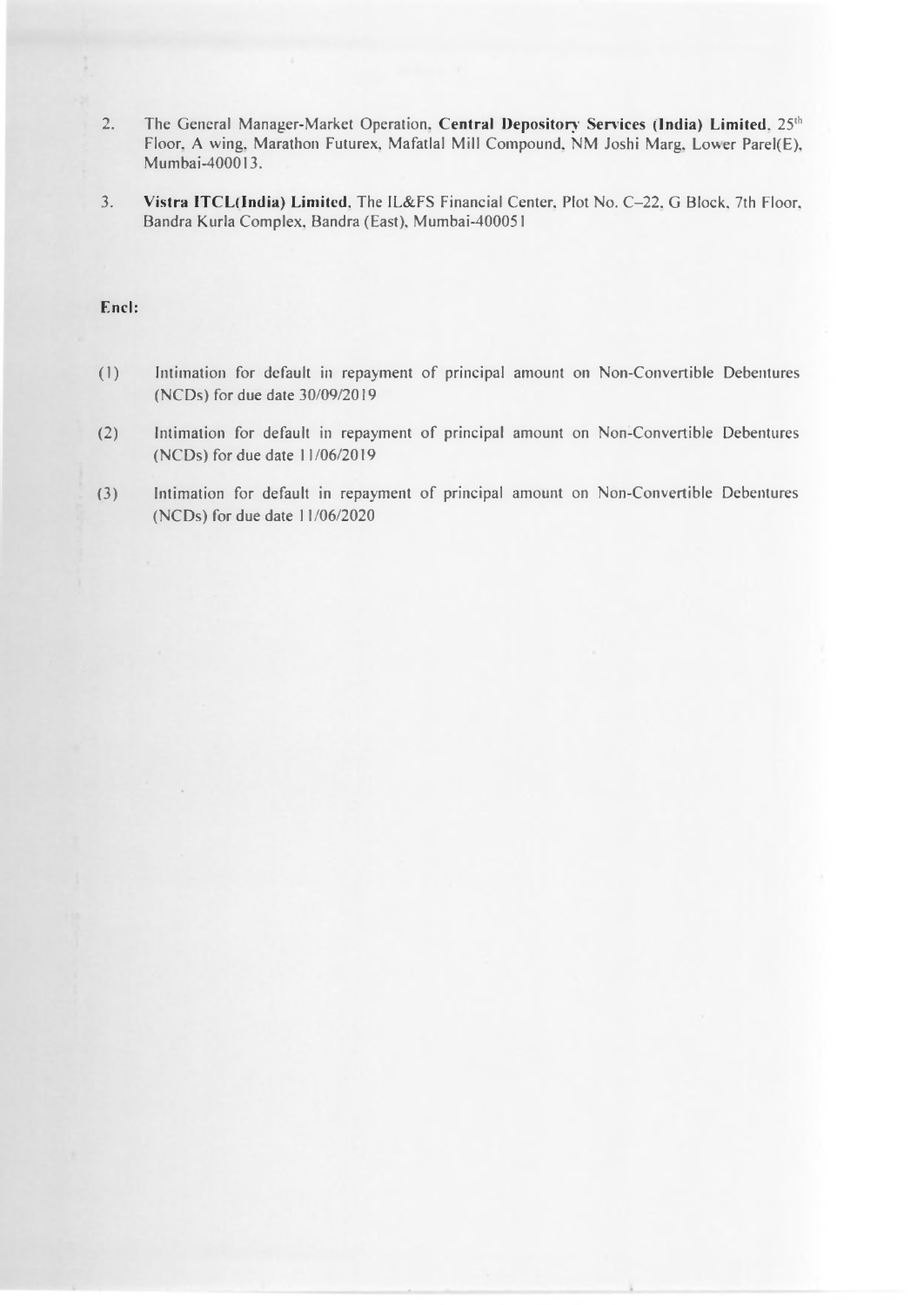

Ref: SEC/BSE/1375/2019-20 Date: October 1,2019

To, The Manager, Capital Market (Listing) National Stock Exchange of India Ltd. Exchange Plaza, 5<sup>th</sup> Floor, Plot No : C/l , G Block Bandra Kurla Complex Bandra (E), Mumbai-400 051 Stock Code: Equity - Sintex EQ

The Corporate Relationship Dept. BSE Limited <sup>1st</sup> Floor, New Trading Ring, Rotunda Building, P.J.Towers, Dalai Street, Mumbai-400 001 Stock Code: Equity 502742 Debt Security Code : 950353, 951037, 952870

Dear Sir,

### He: Intimation under Regulation 30, 51 and 57(1) of the SEB1 (Listing Obligations and Disclosure Requirements) Regulations, 2015.

Pursuant to Regulation 30, 51 and 57(1) of the SEBI (Listing Obligations and Disclosure Requirements) Regulations, 2015 with respect to default in payment of interest/ repayment of principal amount on Non Convertible Debentures (NCDs), we hereby submit the following details:

| Sr. No.         | Type of disclosure                                                                                                 | <b>Details</b>                                                                  |
|-----------------|--------------------------------------------------------------------------------------------------------------------|---------------------------------------------------------------------------------|
|                 | Name of the Listed entity                                                                                          | Sintex Industries Limited                                                       |
| $\mathbf{2}$    | Date of making the disclosure                                                                                      | October 1, 2019 ·                                                               |
| 3               | Nature of obligation / Type of instrument<br>(Listed debt securities, MTNs, FCCBs etc.<br>with ISIN as applicable) | Listed Debt Securities (Privately Placed)<br>ISIN - INE429C07057                |
| 4               | Number of investors in the security as on<br>date of default                                                       | 10 Investors in private placement                                               |
| 5               | Date of default                                                                                                    | 30 <sup>th</sup> September, 2019                                                |
| 6               | Estimated impact on the listed entity;                                                                             | Present liquidity crisis is temporary and will<br>not affect its going concern. |
| $\tau$          | Details of the obligation (tenure, coupon,<br>secured/unsecured etc.)                                              | 7 years, 10.70%, Secured                                                        |
| 8               | Current default amount (Amount in Rs.)                                                                             | Interest Amount - Rs. 3.67 crores                                               |
|                 |                                                                                                                    | Principal Amount - Rs. 85.83 crores*                                            |
| 9               | Gross Principal amount on which the default<br>above has occurred (in Rs. crore):                                  | Rs. 137.50                                                                      |
| 10              | Total amount of securities issued (in Rs.<br>crore)                                                                | Rs. 137.50                                                                      |
| $\vert$ $\vert$ | Any other details                                                                                                  | <b>NIL</b>                                                                      |

\* Principal amount is inclusive of Put Option exercised by NCDs holders.

Kindly take the same on your records.

Thanking you,

Yours Faithfully,

**For Sintex Industries Limites** Company Secretary

SINTEX INDUSTRIES LIMITED

Regd. Office : Kalol-382 721, Dist. Gandhinagar, Gujarat, India. Ph: +91-2764-253000, Fax: +91-2764-222868 Email:[bvm@sintex.co.in](mailto:bvm@sintex.co.in)  $CIN + 117110G11931PIC000454$ 

Investor Relationship Cell: 7th Floor, Abhijit Building-l, Mithakhali Six Road Ellisbridge, Ahmedabad - 380 006, Gujarat. Ph. : 079-26420045, Email : [share@sintex.co.in](mailto:share@sintex.co.in)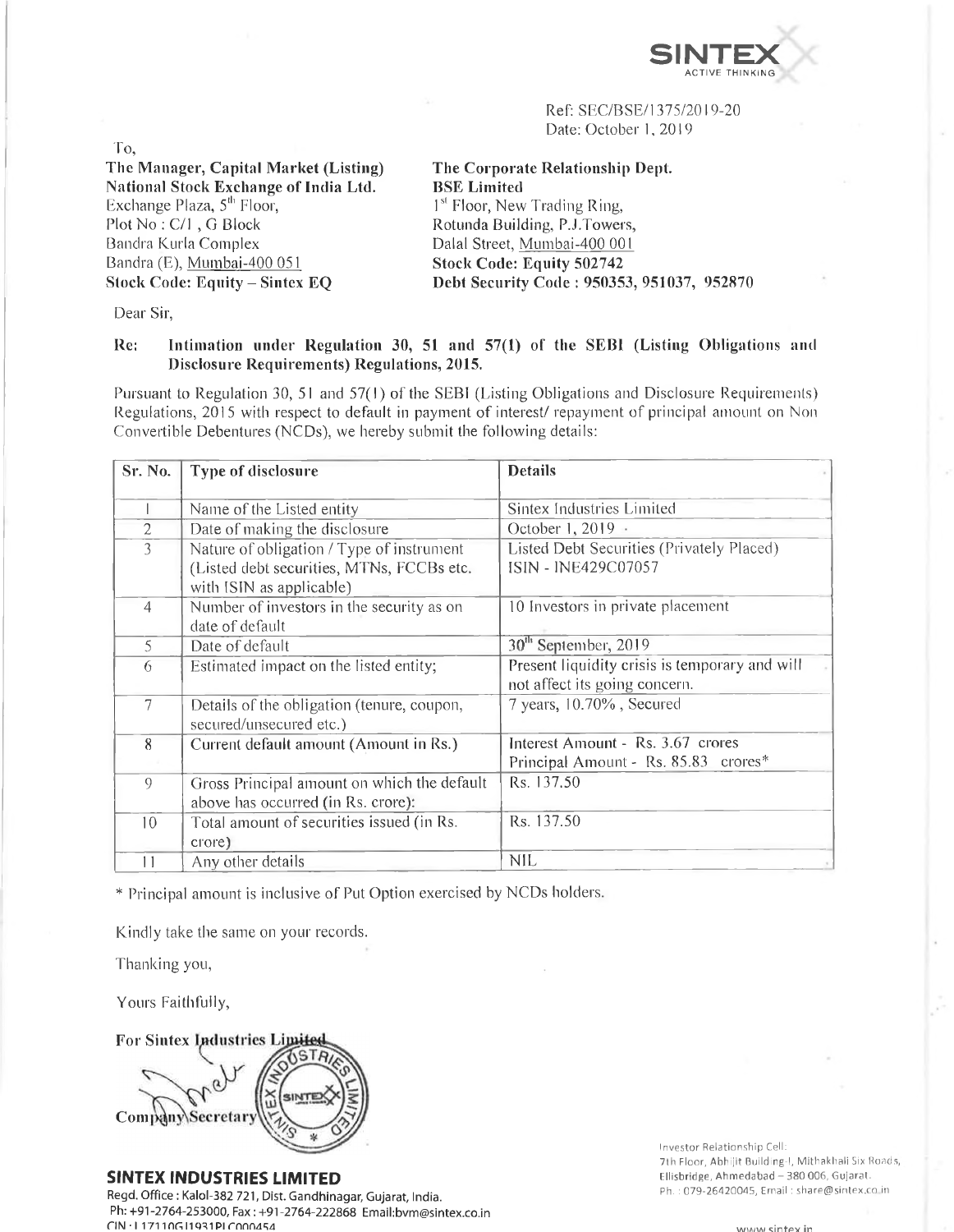

Ref: SEC/BSE/1125/2019-20 Date: June 12, 2019

To,

**The Manager, Capital Market (Listing) National Stock Exchange of India Ltd.** Exchange Plaza,  $5<sup>th</sup>$  Floor, Plot No : C/l , G Block Bandra Kurla Complex Bandra (E), Mumbai-400 051 **Stock Code: Equity - Sintex EQ**

**The Corporate Relationship Dept. BSE Limited** 1<sup>st</sup> Floor, New Trading Ring. Rotunda Building, P.J.Towers, Dalai Street, Mumbai-400 001 **Stock Code: Equity 502742 Debt Security Code : 950353, 951037, 952870**

Dear Sir,

# **Re: Intimation under Regulation 30, 51 and 57(1) of the SEBI (Listing Obligations and Disclosure Requirements) Regulations, 2015.**

Pursuant to Regulation 30, 51 and 57(1) of the SEBI (Listing Obligations and Disclosure Requirements) Regulations, 2015 with respect to default in payment of interest/ repayment of principal amount on Non Convertible Debentures (NCDs), we hereby submit the following details:

| Sr. No.                  | Type of disclosure                                                                                                 | <b>Details</b>                                                                  |
|--------------------------|--------------------------------------------------------------------------------------------------------------------|---------------------------------------------------------------------------------|
|                          | Name of the Listed entity                                                                                          | Sintex Industries Limited                                                       |
| $\overline{2}$           | Date of making the disclosure                                                                                      | $12^{th}$ June, 2019                                                            |
| $\overline{3}$           | Nature of obligation / Type of instrument<br>(Listed debt securities, MTNs, FCCBs etc.<br>with ISIN as applicable) | Listed Debt Securities (Privately Placed)<br><b>ISIN - INE429C07040</b>         |
| 4                        | Number of investors in the security as on<br>date of default                                                       | 6 Investors in private placement                                                |
| 5                        | Date of default                                                                                                    | 11th June, 2019                                                                 |
| 6                        | Estimated impact on the listed entity;                                                                             | Present liquidity crisis is temporary and will<br>not affect its going concern. |
| $\overline{\mathcal{I}}$ | Details of the obligation (tenure, coupon,<br>secured/unsecured etc.)                                              | 7 years, 10.70%, Secured                                                        |
| 8                        | Current default amount (Amount in Rs.<br>crore)                                                                    | Interest Amount - Rs. 3.03 crores<br>Principal Amount - Rs.85.84 crores*        |
| 9                        | Gross Principal amount on which the default<br>above has occurred (in Rs. crore):                                  | Rs.112.50                                                                       |
| 10 <sup>10</sup>         | Total amount of securities issued (in Rs.<br>crore)                                                                | Rs.112.50                                                                       |
| 11                       | Any other details                                                                                                  | <b>NIL</b>                                                                      |

\* Principal amount is inclusive of Put Option exercised by NCDs holders.

Kindly take the same on your records.

Thanking you,

Yours Faithfully, **For SINTEX INDUSTRIES LIMITED**

SINTE Hitest T. Mehta **Company Secretary** 

### SINTEX INDUSTRIES LIMITED

Regd. Office: Kalol-382 721, Dist. Gandhinagar, Gujarat, India. Ph: +91-2764-253000, Fax: +91-2764-222868 Email:[bvm@sintex.co.in](mailto:bvm@sintex.co.in) CIN: L17110GJ1931PLC000454